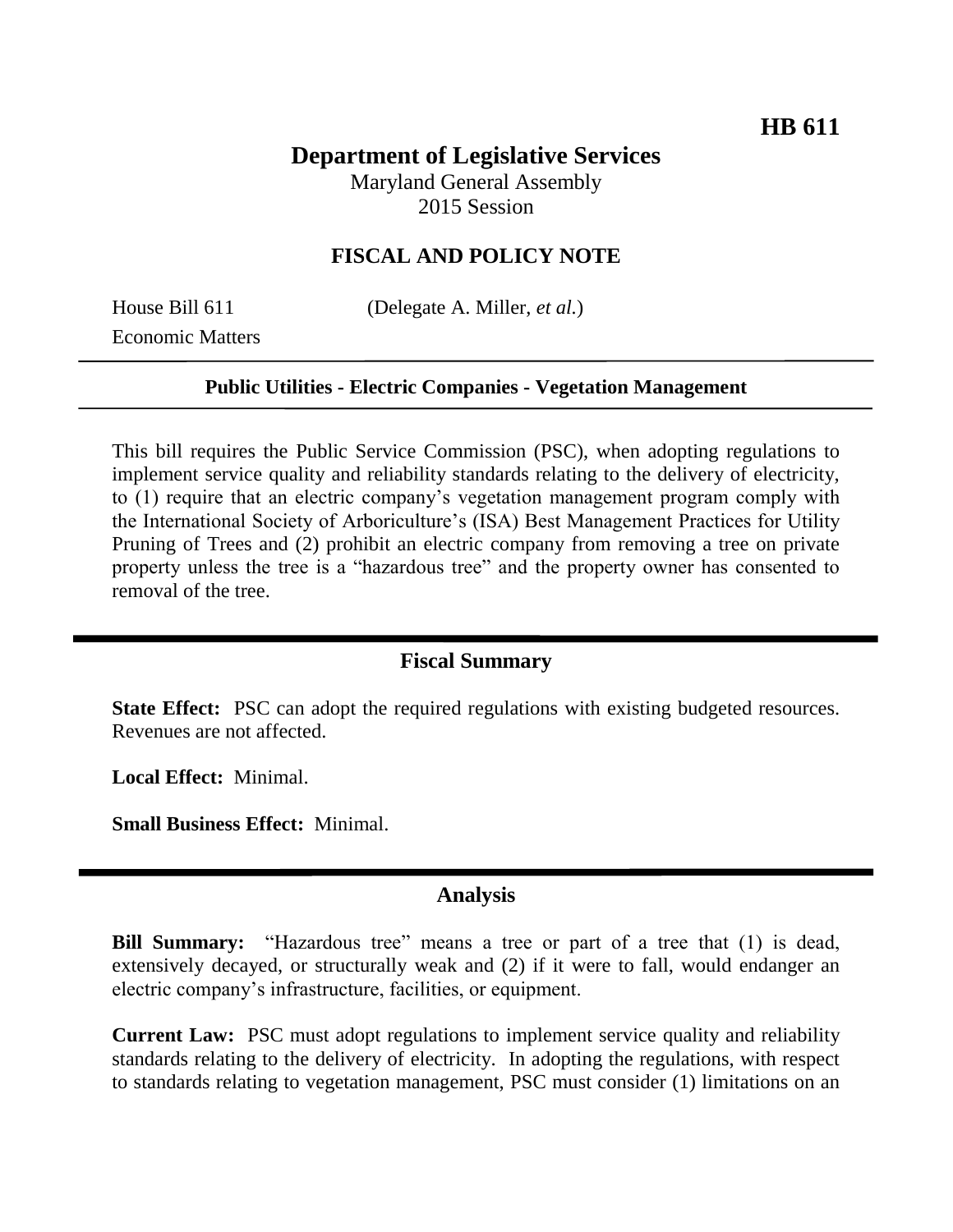electric company's right to access private property and (2) customer acceptance of vegetation management initiatives. PSC must also consider applicable standards of the Institute of Electrical and Electronic Engineers and ensure that the standards are cost-effective.

**Background:** Due to several major outage events in recent years, there has been an enhanced and sustained focus on improving electric reliability in the State. Chapters 167 and 168 of 2011 required PSC, by July 1, 2012, to adopt regulations implementing service quality and reliability standards using System-Average Interruption Duration Index, System-Average Interruption Frequency Index, and any other standard PSC determines to be reasonable for the delivery of electricity to retail customers by electric companies. The resulting regulations set minimum reliability standards for each electric company based on past performance, establish a mandatory annual performance reporting system, and mandate vegetation management, among other requirements.

PSC must determine annually if each electric company has met the service quality and reliability standards and take appropriate corrective action against an electric company that fails to meet any or all of the applicable standards, including appropriate civil penalties for noncompliance. Electric companies may not recover the cost of any civil penalty from ratepayers.

According to a 2012 report from the Governor's Grid Resiliency Task Force (created after a June 2012 "derecho" storm that left hundreds of thousands of customers without power for days), local laws and regulations have an impact on vegetation management practices. To address this issue, Chapter 122 of 2013 established State preemption for the vegetation management standards adopted by PSC.

Chapter 581 of 2014 required PSC and each electric company assessed a penalty for a violation of the service quality and reliability standards to establish priorities for targeting remediation efforts to improve electric service quality and reliability for the worst performing feeder lines and other distribution lines and equipment. The remediation efforts must be paid for, in whole or in part, using the Electric Reliability Remediation Fund, a special fund established by the Act.

## *Vegetation Management Program Expenditures*

Each of the major electric companies in the State must report annually to PSC on service quality and reliability. The most recent filings containing data for 2013 indicate systemwide improvements for all electric companies. Summary data for 2013 is shown in **Exhibit 1**.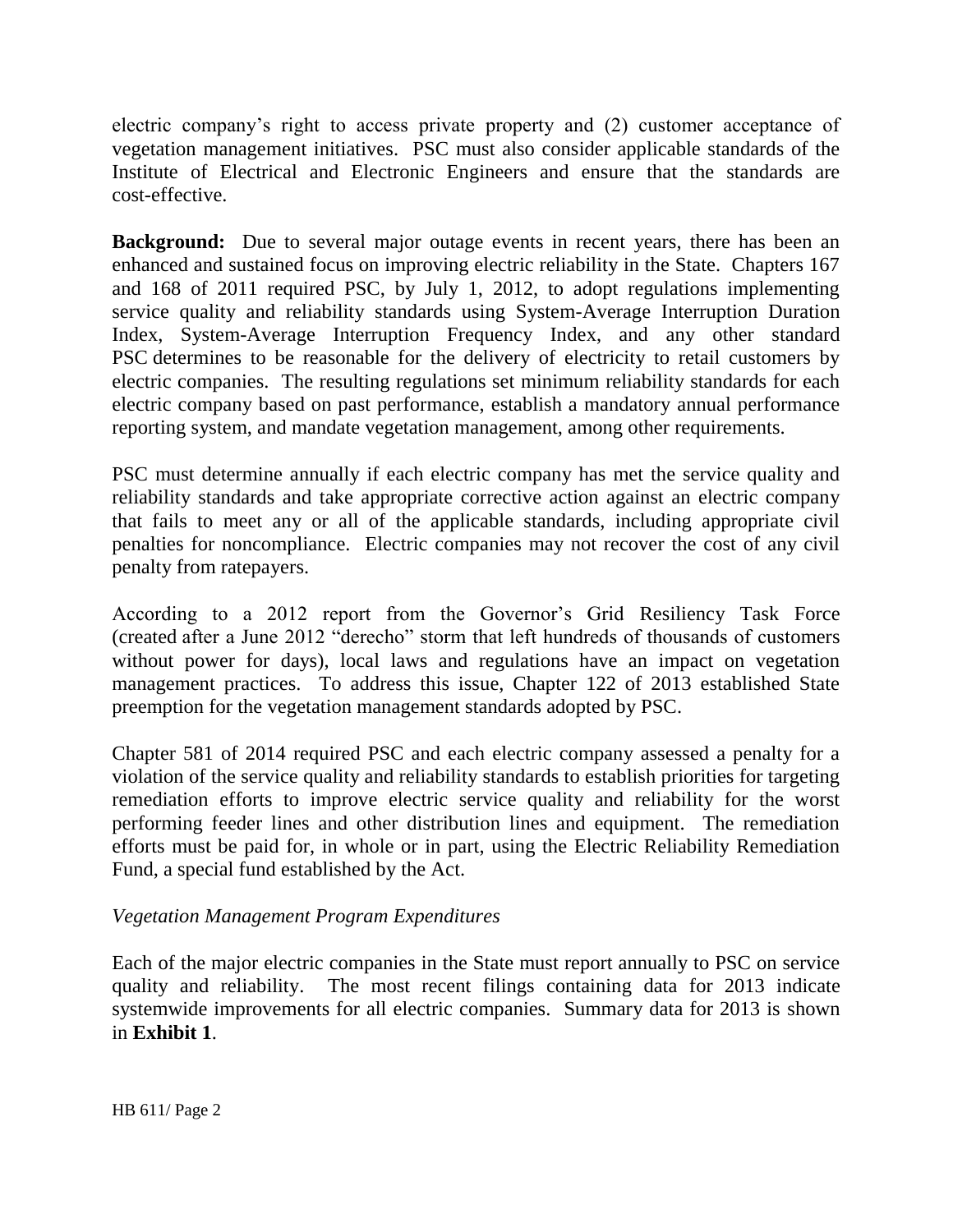| <b>Exhibit 1</b>                  |
|-----------------------------------|
| <b>Vegetation Management Data</b> |
| 2013                              |

|                                                                                                                                     | <b>Miles of VM</b><br><b>Performed</b> | % of Total<br><b>System</b><br><b>Trimmed to</b><br><b>Standard</b> | <b>Total VM</b><br><b>Expenditures</b><br>(\$ Millions) | <b>VM Cost Per</b><br>Mile $(\$)$ |
|-------------------------------------------------------------------------------------------------------------------------------------|----------------------------------------|---------------------------------------------------------------------|---------------------------------------------------------|-----------------------------------|
| <b>BGE</b>                                                                                                                          | 2,333                                  | 25%                                                                 | \$21.5                                                  | \$9,200                           |
| Choptank                                                                                                                            | 489                                    | 24%                                                                 | 3.3                                                     | 6,731                             |
| Delmarya                                                                                                                            | 905                                    | 26%                                                                 | 7.1                                                     | 7,812                             |
| Potomac Edison                                                                                                                      | 1,311                                  | 22%                                                                 | 10.3                                                    | 7,870                             |
| Pepco                                                                                                                               | 1,011                                  | 25%                                                                 | 16.8                                                    | 16,608                            |
| <b>SMECO</b>                                                                                                                        | 1,310                                  | 37%                                                                 | 5.4                                                     | 4,091                             |
| <b>VM:</b> Vegetation Management<br>BGE: Baltimore Gas and Electric Company<br><b>SMECO:</b> Southern Maryland Electric Cooperative |                                        |                                                                     |                                                         |                                   |
| Source: Public Service Commission                                                                                                   |                                        |                                                                     |                                                         |                                   |

*International Society of Arboriculture's Best Management Practices for Utility Pruning of Trees*

ISA is a voluntary, nonprofit, professional association. ISA has developed a series of best management practices for the purpose of interpreting tree care standards and providing guidelines of practice for arborists, tree workers, and the people who employ their services. According to ISA's website, the Best Management Practices for Utility Pruning of Trees "describes current best practices in utility tree pruning based on scientific research and proven methodology for the safe and reliable delivery of utility services, while preventing unnecessary injury to trees to the greatest extent possible."

## **Additional Information**

**Prior Introductions:** None.

**Cross File:** SB 747 (Senators Feldman and Lee) - Finance.